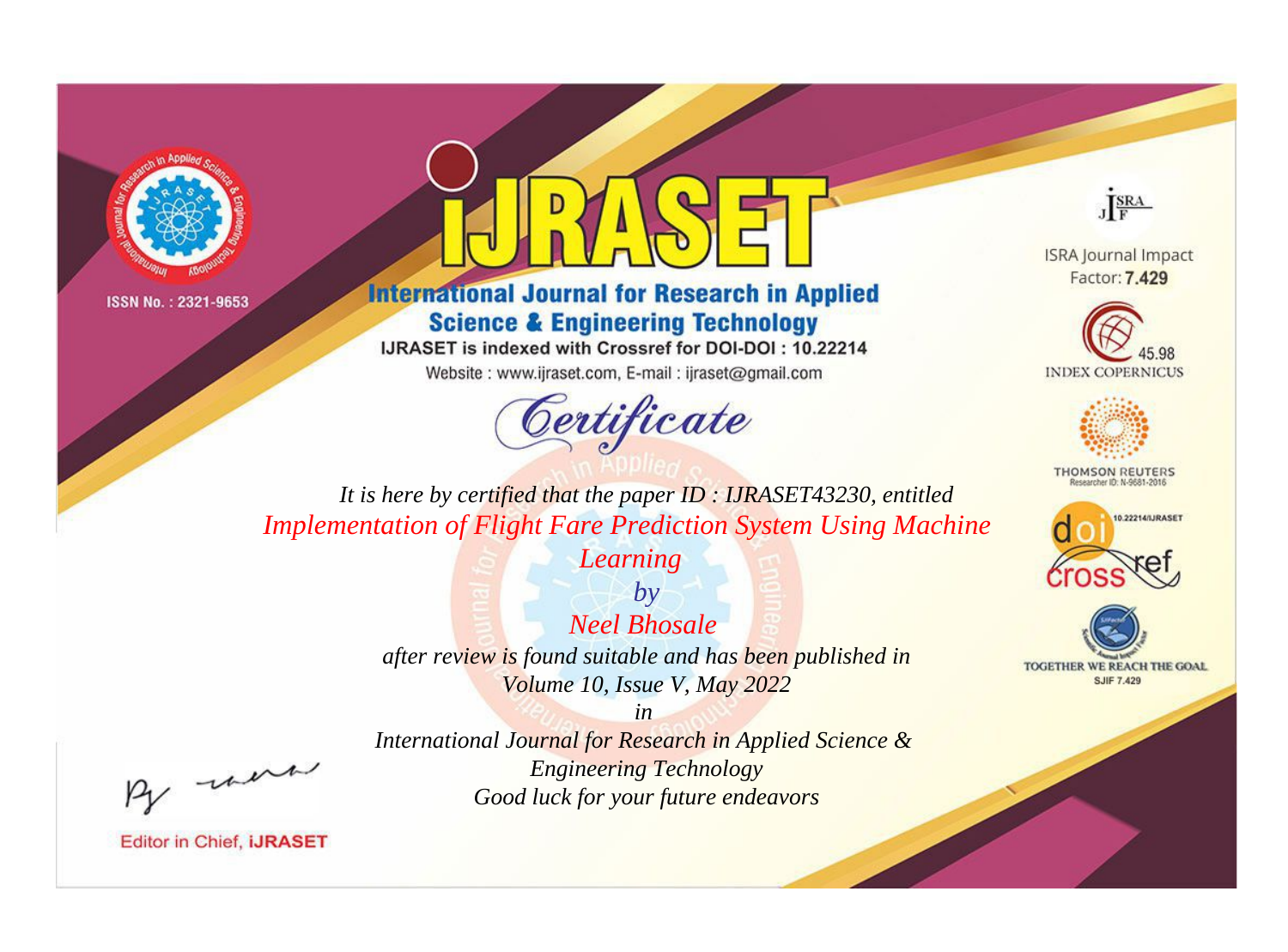



**International Journal for Research in Applied Science & Engineering Technology** 

IJRASET is indexed with Crossref for DOI-DOI: 10.22214

Website: www.ijraset.com, E-mail: ijraset@gmail.com





**ISRA Journal Impact** Factor: 7.429





**THOMSON REUTERS** 



TOGETHER WE REACH THE GOAL **SJIF 7.429** 

*It is here by certified that the paper ID : IJRASET43230, entitled Implementation of Flight Fare Prediction System Using Machine* 

*Learning*

*by Hrutuja Handore after review is found suitable and has been published in Volume 10, Issue V, May 2022*

, un

*International Journal for Research in Applied Science & Engineering Technology Good luck for your future endeavors*

*in*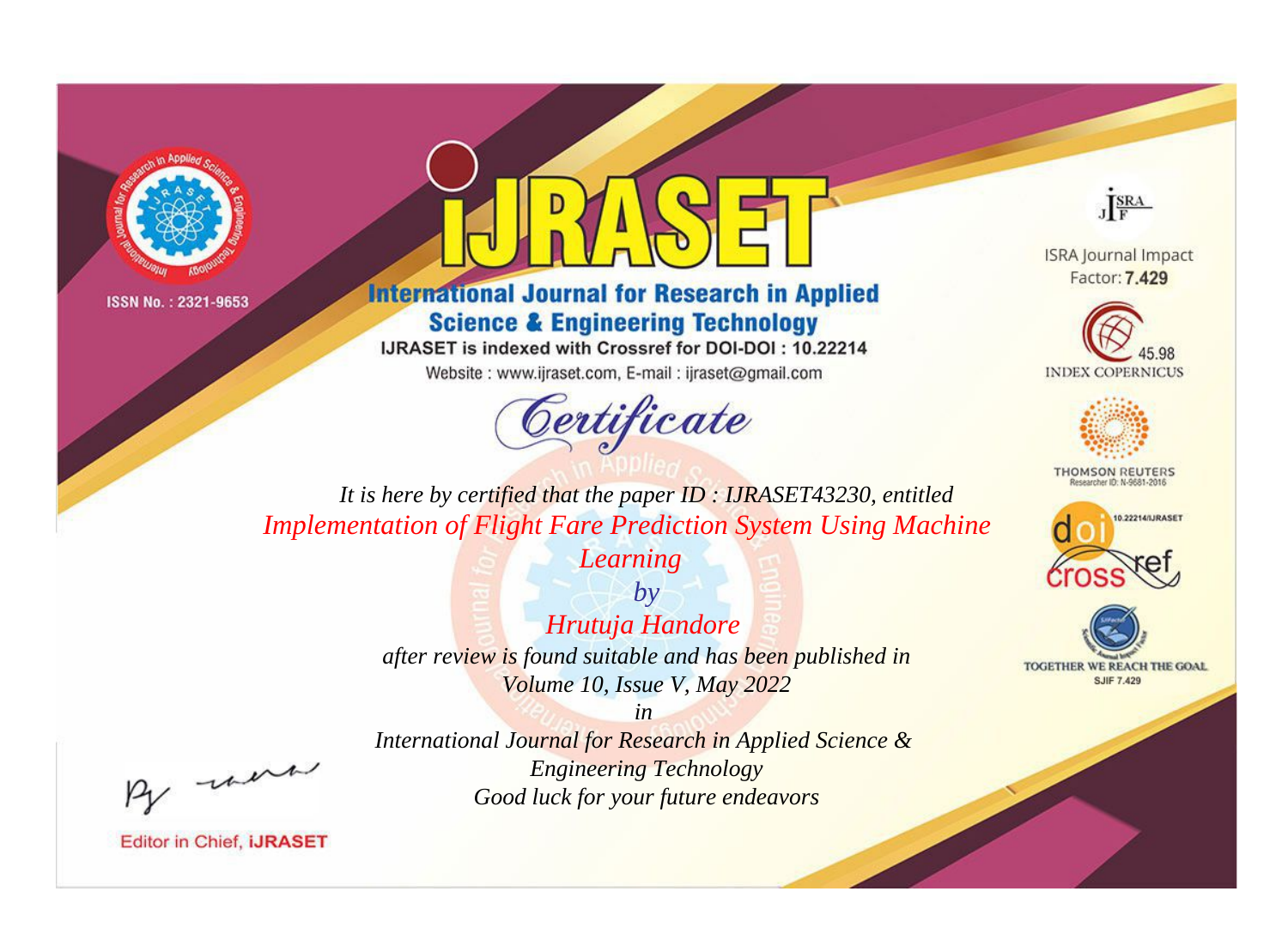



**International Journal for Research in Applied Science & Engineering Technology** 

IJRASET is indexed with Crossref for DOI-DOI: 10.22214

Website: www.ijraset.com, E-mail: ijraset@gmail.com





**ISRA Journal Impact** Factor: 7.429





**THOMSON REUTERS** 



TOGETHER WE REACH THE GOAL **SJIF 7.429** 

*It is here by certified that the paper ID : IJRASET43230, entitled Implementation of Flight Fare Prediction System Using Machine* 

*Learning*

*by Pranav Gole after review is found suitable and has been published in Volume 10, Issue V, May 2022*

, were

*International Journal for Research in Applied Science & Engineering Technology Good luck for your future endeavors*

*in*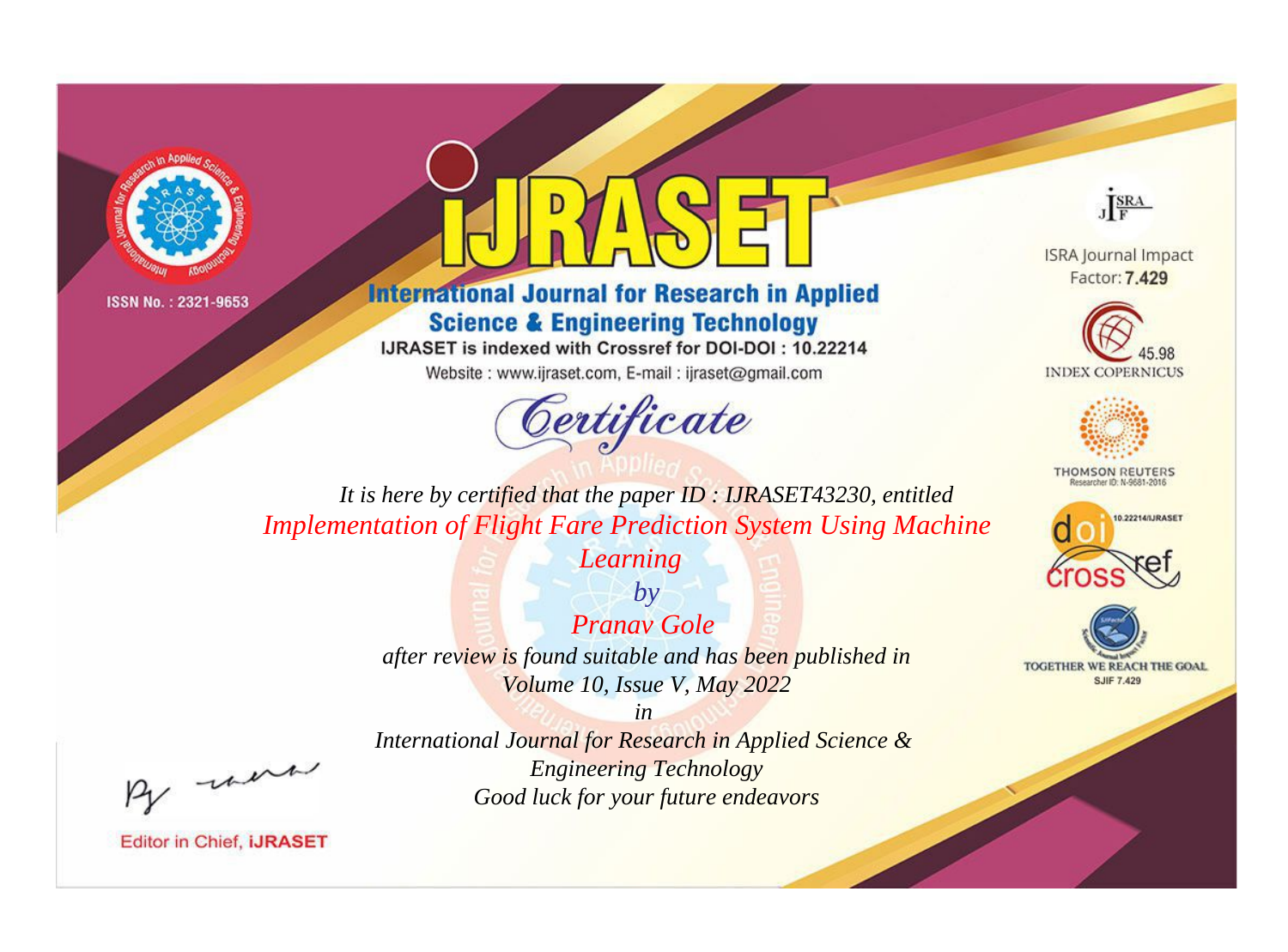



**International Journal for Research in Applied Science & Engineering Technology** 

IJRASET is indexed with Crossref for DOI-DOI: 10.22214

Website: www.ijraset.com, E-mail: ijraset@gmail.com





**ISRA Journal Impact** Factor: 7.429





**THOMSON REUTERS** 



TOGETHER WE REACH THE GOAL **SJIF 7.429** 

*It is here by certified that the paper ID : IJRASET43230, entitled Implementation of Flight Fare Prediction System Using Machine* 

*Learning*

*by Priti Lakade after review is found suitable and has been published in Volume 10, Issue V, May 2022*

, were

*International Journal for Research in Applied Science & Engineering Technology Good luck for your future endeavors*

*in*